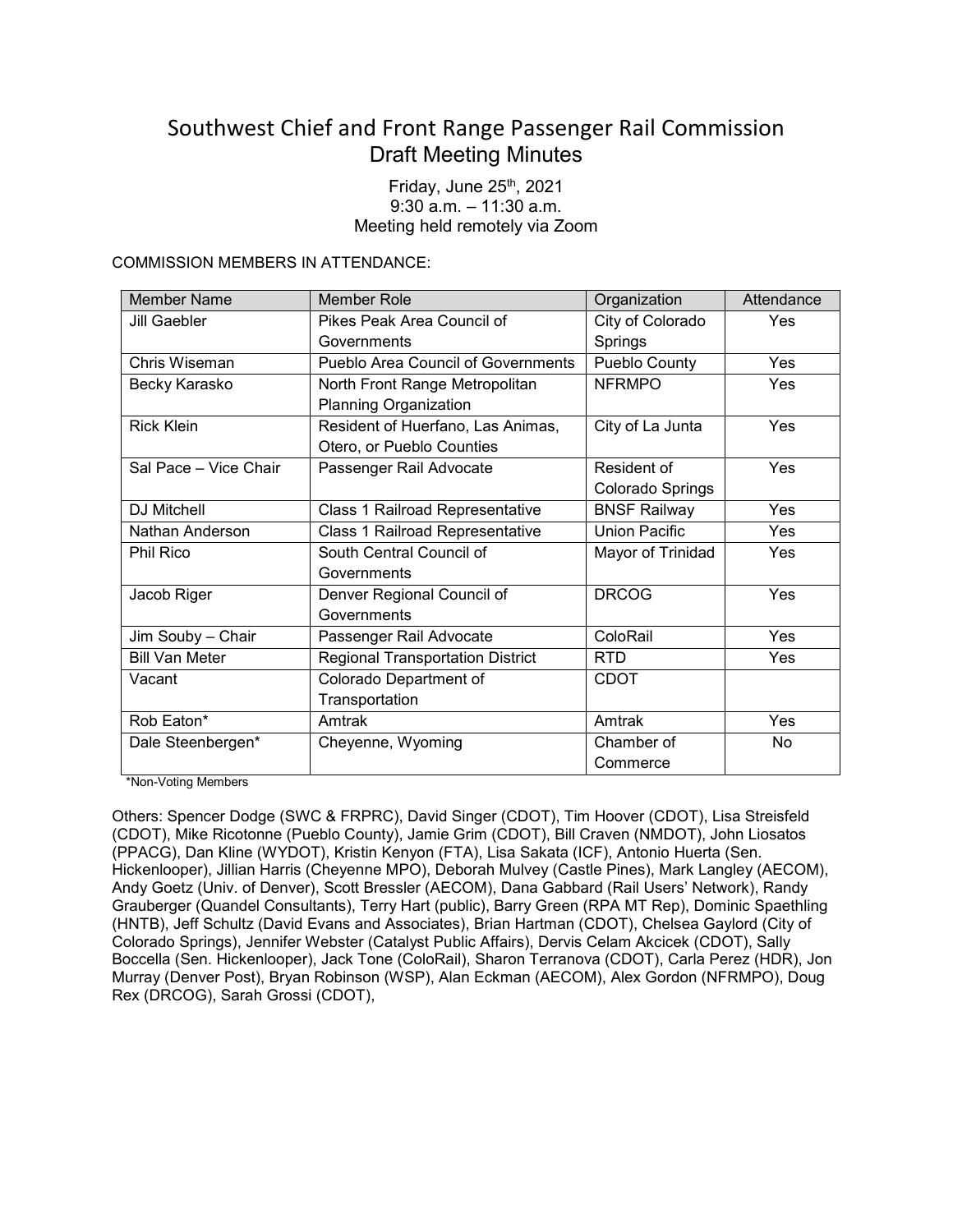# **A. Call to Order and Introductions – Jim Souby**

Jim Souby called the meeting to order at 9:30 am and a roll call was completed.

### **B. Review/Approval of May 28th Draft Commission Meeting Minutes – Jim Souby**

DJ Mitchell made a motion to approve the minutes from the last Rail Commission meeting. Jacob Riger seconded that motion. DJ amended his motion to include appropriate typo corrections, Jacob reiterated his second and the minutes were approved unanimously.

# **C. Public Comment Period – Public**

There were no public comments.

# **D. Staff Report – Spencer Dodge/David Singer**

Spencer Dodge provided a report on the actions of Rail Commission staff. These included monitoring SB 238 and reacting to that passage, brainstorming around a transition plan and final report for the rail commission, and a brief update on the financial situation for the Rail Commission.

David Singer gave a report on the technical work that has been accomplished over the last month. The project team has continued to work on a risk register that is helping the team to prepare for the transition from Commission to District. PPACG has been working with the project team on an amendment to their unconstrained long range plan to include FRPR.

## **E. Southwest Chief**

### *2018 PTC CRISI Grant – Brian Hartman*

Spencer Dodge spoke with Brian before the meeting and there are no further updates from the last month's update. The approval from FRA on the purchase of rail clips that did not fall under the Buy America clause is still pending.

### *2019 CRISI Grant: Thru-Car Alternatives Analysis Update – Spencer Dodge*

Spencer gave an update on the 2019 CRISI Grant. The project team submitted a Project Management Plan and Budget to FRA for their review. Additionally, a draft Purpose and Need document has been distributed for comments. The next set of deliverables includes a Stakeholder Engagement Plan. The Southwest Chief sub-committee of the Rail Commission has been modified just a bit to include Colorado Springs.

# *2021 RAISE (BUILD) Grant Application Update – Rick Klein*

Rick Klein began by thanking BNSF Railway, Kansas DOT, Amtrak, and the State of Colorado for their matching funds. The City of Trinidad and the City of La Junta also provided matching funds. Spencer Dodge will provide a Letter of Support from the Rail Commission and will work with CDOT to get a Letter of Support from that entity as well. Bill Craven asked for more detail on the scope of the project for their Letter of Support; Rick emailed those details. DJ Mitchell asked if the federal amount of money is only \$3m. That is correct and highlights the high level of local support and matching funds.

# **F. Front Range Passenger Rail**

*2020 CRISI Grant: FRPR SDP and Rail Simulation Modeling Update – Spencer Dodge*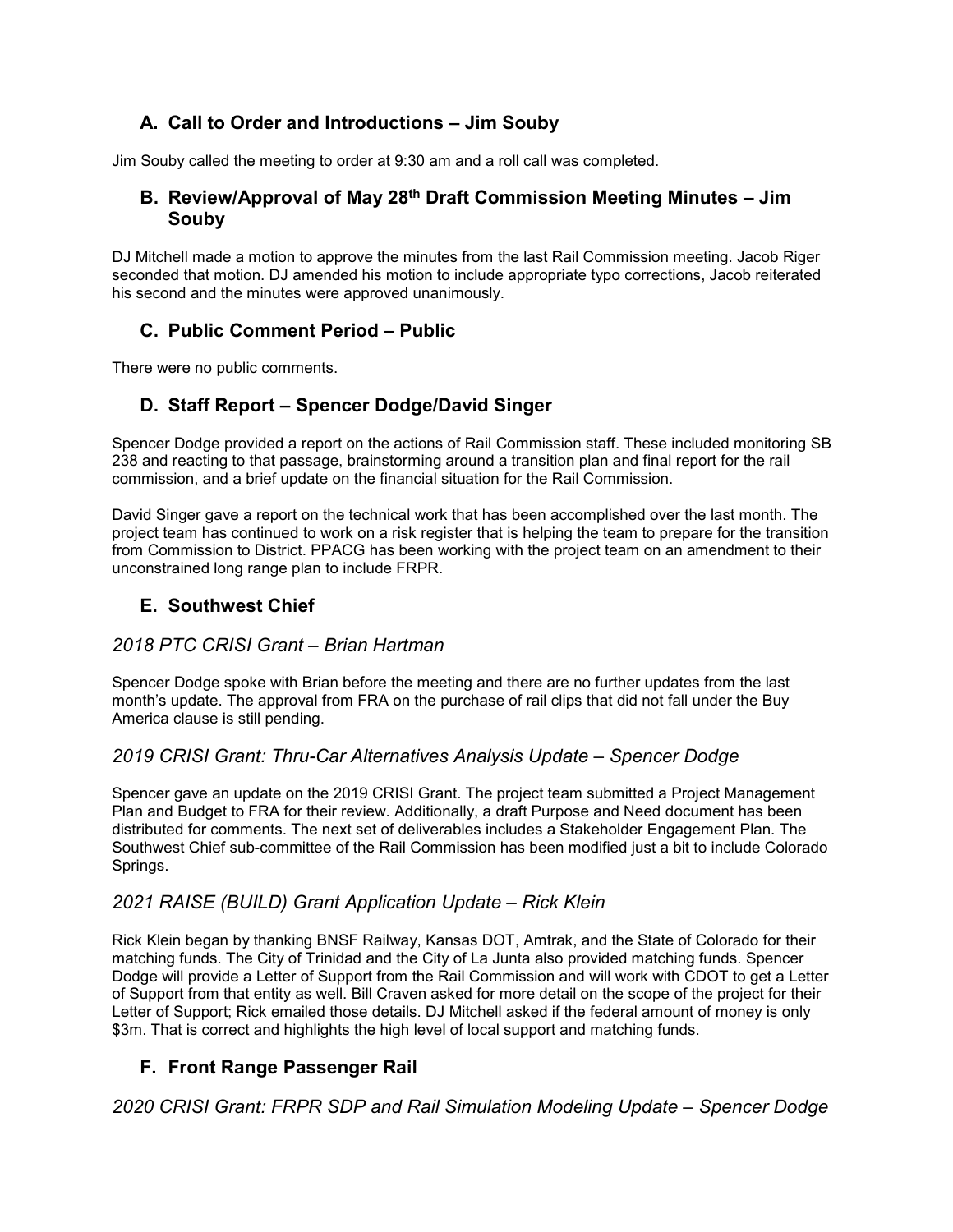Spencer Dodge informed the Rail Commission that FRA is still reviewing the original Scope of Work that was submitted. With the passage of SB238 and additional funds from SB260, FRPR staff are looking at adding funds and expanding the scope so that the Service Development Plan is more complete. David Singer added that he is working to resubmit that new scope after this meeting. The changes are based on coordination with FRA staff.

### *Northwest Rail Peak Service Plan – Bill Van Meter*

Bill Van Meter gave a brief background on where RTD is on Northwest Rail Peak Service Plan Study. In February, the RTD Board of Directors was updated on the status of Northwest Rail and FasTracks. Based on that update, the Board gave RTD staff to put together an outline and approach to look at Northwest Rail again. A full Scope of Work is being prepared to look at all the necessary approvals. MOUs with CDOT, RTD, FRA, emergency responders and others are being prepared. Other items that will be looked at include the proposed full service plan, vehicle technology, vehicle O&M, Operations, a maintenance facility, project delivery and others. The Peak Service is 3 morning trips and 3 evening trips between Denver and Longmont. 6 of the 35.3 miles are already operational. Diesel technology is expected to be used. The initial cost estimate in April was \$5-\$8 million and RTD is looking at the FasTracks Internal Savings Account (FISA) to fund that. Bill expects to bring the proposal forward in July for approval and getting an RFP in late summer and a Notice to Proceed late winter or early next year.

The Cooperation Agreement with CDOT and the Rail Commission has gone through CDOT and Attorney General review and is now back in RTD's legal department's hands. Bill is hoping to get that document in front of the RTD Board in July. This agreement is functionally already in process with the technical staff. Bill expects a modification of that agreement when the Rail District is up and running.

# *LinkNoCo – Becky Karasko*

Becky Karasko gave an update on the Premium Transit Analysis (LinkNoCo) that NFRMPO's Planning Council requested. This project is looking at inter-regional travel in the North Front Range. This project will evaluate corridors that have been previously identified for premium transit. Premium Transit includes Bus Rapid Transit, Rail Transit, and Express Bus. This project has four main tasks including multilingual outreach, corridor evaluations, Finance and Governance Plan, and a Final Recommendation to the planning council. The project should take around 12-18 months.

### *Financial Plan, Operating Plan, Service Development Plan Contracts – Jim Souby, Sal Pace*

Sal Pace discussed the series of requirements (Service Development Plan, Operations Plan, and Financial Plan) in SB238 that are needed before a ballot initiative can be brought forward. Sal suggested that it makes sense to have specific contracts for these component parts so that the District will receive these deliverables when they are seated. Jim believes the amendments that require these efforts were valuable and help the efforts of the overall project. David Singer added that these align with FRA expectations for these deliverables as well.

# **G. Other Items**

### *Rail District Transition Plan – Jim Souby*

Spencer Dodge put together an outline of the various elements that the Rail Commission should focus on before the Rail District meets for the first time. The Rail Commission would like to leave the Rail District in a good position so that work does not slow down. Jim Souby mentioned that outreach is a major component of the remaining work for the Rail Commission. The remaining funding rolls over to the District, as well as the new funds that will arrive in February. Jim Souby has asked that Sal Pace, Jacob Riger, Jill Gaebler and Jim work together as a transition sub-committee in the interim. Mayor Phil Rico